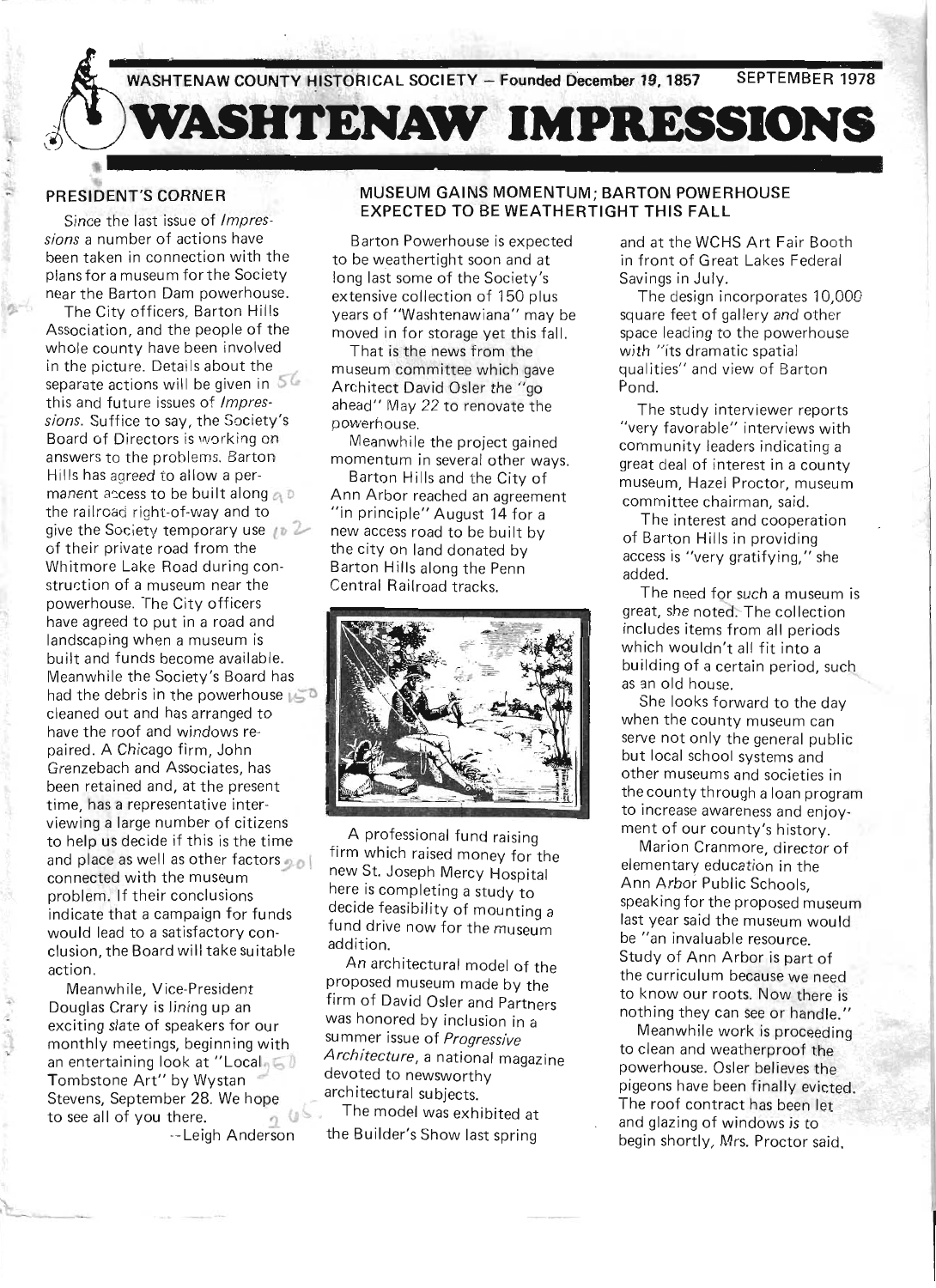# **CI'I'Y STARTED AS A SALT LICK**

In the 1970's Saline is a rapidly growing city with a large Ford Motor Company plastics factory on its east edge and a quaint old mill on its west edge.

In the 1930's Henry Ford I owned the mill and was experimenting with making plastics from soybeans there.

In the 1840'sSchuyler Haywood built the mills and ground flour and sawed wood for the little settlement which grew up around the mill. He named it "Barnegat" for his hometown in New Jersey. Saline was then over the hill to

the and In the 1820's when Orange Risdon arrived to survey the old Chicago Road there was nothing there but the salt licks which attracted wild animals, and perhaps Indians in search of easy prey as they traveled the Great Sauk Trail.

> Those are a few of the stages in the development of the Washtenaw community visited by WCHS on its annual tour in June.

A busload of history-minded passengers headed out Saline-Ann Arbor Road on a pleasant June day. Herb Bartlett, a past president of WCHS who now lives in Saline, and Dan Lirones, tour chairman, boarded at the edge of town.

Lirones pointed out several 19th and early 20th century homes and buildings along N. Ann Arbor Street and Michigan Avenue as we headed for the old mill, now Weller's Furniture Store and Carriage House, a popular wedding reception site.

The Weller's were unable to be there because of a death in the family but Lirones and President Leigh Anderson were able to ad lib the history, assisted by a tape Anderson had made of selections from a history of the mill, *Wellers* by Paul A. Meyer.

The old mill at the junction of the Saline River and US-12 has been added to, improved, deteriorated, moved on its foundation,



#### ORANGE RISDON Founder of Saline, surveyor of old Chicago road.

had outbuildings added and taken away, been cleaned up, repaired, painted over and faded away, since it was built in 1845, Meyer says.

The architectural style may be characterized as Greek Revival, interpreted in the Michigan vernacular, Meyer wrote. Besides the mill itself with two additions by Ford, there is also the extraction plant, now the carriage house, and a tiny pump house, also a Ford addition. The buildings are all wood frame construction except the base of the mill is stone and concrete.

As noted Saline was first settled in the 1820's by Orange Risdon along the old Chicago Road which follows or parallels the Indians' Great Sauk Trail.

After Schuyler's mill was built other industries built around it, including an ashery, blacksmith shop, hardware store, tinsmith, cooper shop and a weaver's shop. A doctor and two lawyers lived there.

John McKinnon, an early Saline resident made a romantic recount of Barnegat in 1855 which appeared in the *Saline Observer* in 1909. He asked his readers to "picture in your mind if you can Barnegat-the streets filled with people from the different mills, shops and farms, the teamsters, stagedrivers, and other working men gathering together to hear their band. The inhabitants were intensely proud of their military band consisting of two fifers, two snare drummers and a bass drummer for they had the reputation of being the best in Michigan."

The Schuyler mill was purchased by Jacob Sherman in 1855, then sold two years later to William H. Pattison. In 1866 the mill and surrounding property were brought by John A. Klein, who with his son and grandson operated the mill for the next 61 years. But as Saline prospered, Barnegat died. The mill stopped operating in 1925. Joseph Schmidt bought it in 1927 and sold it to Ford in 1927.

Ford acquired the property as part of his "village industries" plan, a great experiment in industrial decentralization. His factory-farm philosophy envisioned dotting many American rivers with small water-driven auto parts factories which would offer employment to farmers and stop their migration to urban centers.

The city according to Ford had been a mistake. It meant overcrowding, high land costs, high taxes, poor housing and congested transportation while the country was an area of hope. Ford declared that "factory and farm should have been organized as adjuncts to one another, not competitors. With one foot in industry and one foot in agriculture, America is safe," he said.

Ford also rebuilt the dam to provide water power and moved the Hoyt School building to 600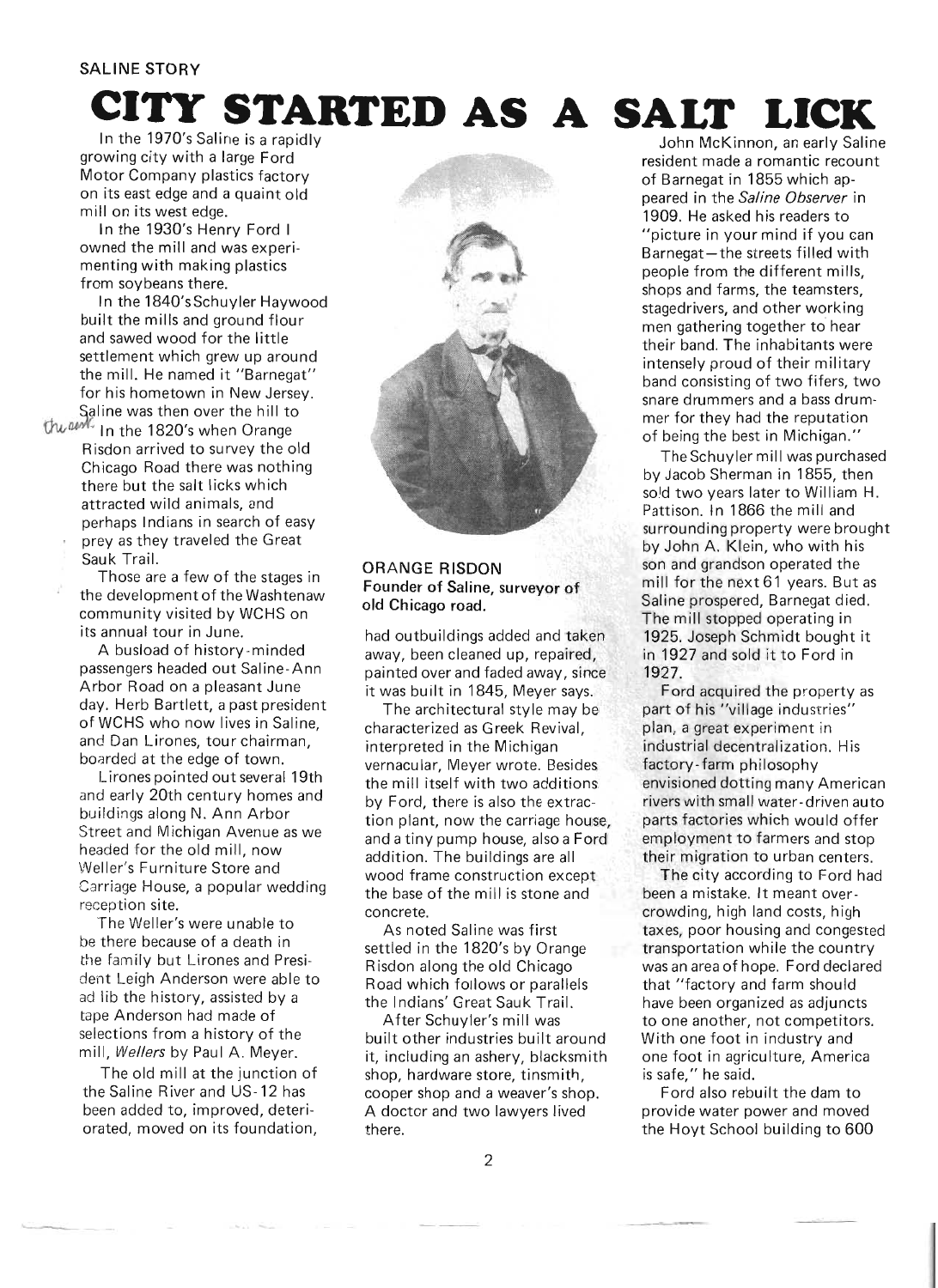West Michigan Avenue where it remains as a private residence. Ford's idea was that children of his employes could attend the school.

 $\ddot{z}$ 

After Ford's retirement in 1945, the company divested itself of most of its mills. Soy Brands, Inc., a local firm, acquired the mill to produce soy bean animal feed but the operation was short-lived because the machinery was found to be obsolete.

In 1947, a rendering firm based in Mount Pleasant bought it. For several years after 1951, Barbara Hamill, producer of the Saline Mill Theater, turned the extraction plant into a playhouse and the mill into sleeping quarters for members of her summer stock company. Nancy and Ted Heusel of WPAG radio were married there, Lirones noted. In the late 1950's the mill changed owners several times and in 1962 was opened as the Sauk Trail Inn. Unsuccessful attempts were made to develop commercial shops or apartments.

In 1967 the Carl Weller family converted the mill into a furniture store and group of quaint shops. They have renovated the interior and part of the exterior, Meyer notes.

After browsing around the carriage house and mill, tourgoers re- embarked for a lunch break at Leutheusers Restaurant, a visit to the restored First Presbyterian Church and the Harry Finch farm to hear how he almost fell into a salt well. Between stops, Lirones pointed out a number of historic homes and other sites including the imposing Davenport-Curtiss house at 300 East Michigan Avenue built in 1876, the Risdon-Knight house built in 1829 and moved to 210 West Henry Street, a plaque on the south side of Michigan Avenue where the Risdon house originally stood and the last hitching posts in town in the 200 block of Henry.

At the church Taylor Jacobsen, art instructor at Saline High School and a member of the church,

talked about the renovation of the church built in 1898.

Eight or nine years ago, the church building was in poor shape and the congregation decided to build a new church north of town on the old Guenther Gardens property because the old one would be so expensive to repair. But they found the new one would be "astronomical" and finally decided they'd like to stay in the old church.

They planned to build an annex and repair the church for \$200,000 but the repair alone cost \$125,000 and the annex has been abandoned for the present.

They have completely rewired and insulated the building, reshingled the roof and spire and installed a new heating and cooling (blower) system. The brick exterior was cleaned and repointed ,and hard plastic storm windows installed to protect the stained qlass windows.

They removed a false ceiling and walls enclosing rooms on either side of the altar. The false ceiling had been put up in a previous renovation to cover plaster which was falling down. At that time they gave their old pipe organ to a Garden City Church and got an electric one.

Their worries about acoustics after removal of the false ceiling  $\| \mathbf{f} \|_{\mathcal{L}(\mathbb{R}^N)}$  is  $\|\mathbf{f} \|_{\mathcal{L}(\mathbb{R}^N)}$ 



PRESBYTERIAN CHURCH Built 1898, recently restored.

were unfounded. "They're tremendous." But there was a portion of arched ceiling missing which it cost \$800 to replace and some missing capitals which they cast themselves from plaster.

They showed slides made from glass negatives of the original interior.

The Presbyterian congregation in Saline dates back to 1831. The first church was erected in 1842 of wood probably across the street, Jacobsen said. The first service in the present church was in 1898. Four years later they had the total debt of \$5,981 paid off.

The Baptists joined with them in a Federated Church in 1919 which continued to 1950 when they started their own.

The tour continued out Monroe Street, the former plank road which once had a toll gate near the bridge over the Saline River. Just over the bridge in the woods behind a factory is the site of the former salt springs or salt lick from which Saline was named.

The bus continued to the Harry Finch farm where tour goers could view his collection of exotic fowl, including some rare white peacocks which obligingly spread their tails.

He got started with a pair of Amherst pheasants in 1965, a gift from a daughter. He has added silver pheasants (white with black stripes), gold and black Reeves pheasants, Asian partridge, regular blue-green peacocks, mallard ducks and bronze turkeys, the kind traditionally associated with Thanksgiving. Nursery school youngsters come from Ann Arbor each year to see them, he said.

Finch grew up on the farm with the salt springs and later operated that farm, which had belonged to his grandfather and greatgrandfather who bought it in 1858.

Finch had plowed and fitted the salt spring field for 15 years or more, both with horses and tractors. Then one very wet spring he was plowing for corn with a tractor. As he came up over a little ridge, "the tractor sort of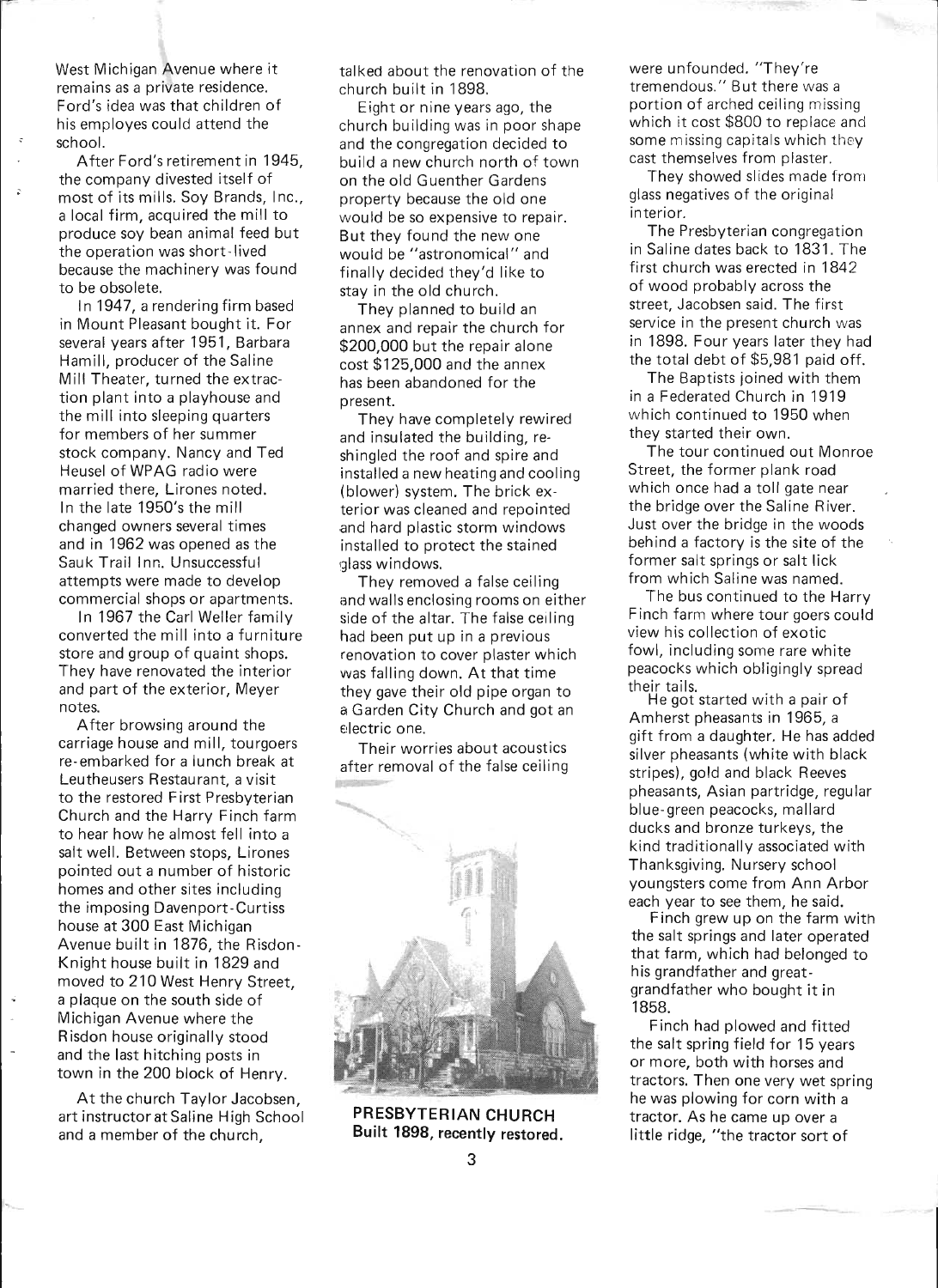hesitated and started laboring and digging in. It settled over on the right side. I stood up and leaned over the fender. I thought it was a woodchuck hole.

The tractor finally pulled itself ahead but right under the plows a big chunk of sod, just like a manhole cover, dropped out of sight.

I pulled ahead, went back and looked. There was a hole about nine feet deep and about nine feet in diameter. I could have been bu ried there if the tractor had gone over. Down toward the bottom I could see the top of a casing with a stick sticking up from it.

He went to the house to get a shovel to explore further. His wife summoned a neighbor across the river on Milan Road to go with him. The neighbor, about 85. knew what had happened.

"I dug around there and I took hold of this stick and I thought I could pull it out. It was part of drill rod. You couldn 't break it off. It was jammed down there as if they'd plugged it," Finch said. "I dug around and discovered another six - inch casing about two-and-a-half feet to the side of the first. That was down deeper and there was a flat stone laying over the top. It was oozing out some brine.

The neighbor, Mr. Barr, knew about the attempt to recover salt there. He explained that they had a boiler and forced boiling hot water down the one casing to dissolve salt rock down there and then the pressure would bring the brine up through the other pipe. They gathered it and evaporated it, Barr told him.

Finch says that in 1862 his great- grandfather sold 12 acres of land to a company formed to drill for salt. Finch hasthe contract which stipulated that if for any reason they didn't drill salt the contract was void and the land would revert back to the farm which is what happened.

As far as he knew, and my folks said too, they figured that



Photo by Daniel S. Lirones HARRY FINCH

He almost fell in a salt well. the salt company was bought off, F inch said. Right across the river is a salt lick. In the spring of the year when salt would form on top of the ground as the water evaporated, livestock would come clear across the field to lap it up, Finch said.

A neighbor drilled a 225 foot water well and got brine. They couldn't use it and even the livestock wouldn't drink it, Finch said. He is convinced there is salt there and thinks it might be part of the same rock formation in Detroit where salt is mined.

Finch and his brother sold the farm in 1958. He now lives further down at 9795 Macon Road.



## BY SALINE SOCIETY

Norman K. Blackie was re-elected president of the Saline Historical Society for the coming year. Serving with him are Alberta Rogers, vice- president; Dick Coleman, treasurer; and Joan Merrill, secretary. Helen Moser and Mary Koebbe are board members while Mary Lirones is immediate past-president.

#### LEIGH ANDERSON ELECTED PRESIDENT FOR 1978-79

Leigh C. Anderson, professoremeritus of chemistry at The University of Michigan, was elected president of the Washtenaw County Historical Society for the coming year.

Retiring President Thomas F. Lacy was given a standing ovation for his two years of service. Patricia Austin was elected treasurer, Ethelyn Morton, corresponding secretary, and Alice Ziegler, recording secretary, at the annual meeting in May.

New directors to serve to June 1981 are Herb Pfabe, Sr., David Pollock, Angela Welch and Hazel Proctor.

The treasurer's report showed a balance on hand of \$64,763.75 as of May 25, 1978.

The committee noted that the board has members from Ann Arbor, Saline, Chelsea, Dixboro, Ypsilanti and the county - at-large ~ LAWLISS PASSES through Robert Gamble, county parks commissioner.

# **IRENE LAWLISS PASSES**

Irene M. Lawliss who served as refreshments chairman for WCHS meetings before she moved to Traverse City in 1977 died there June 28 at age 69. She also was on the Historical Society of Michigan staff from April 1975 to September 1976 and had previously served there as a volunteer. ~



#### DEXTER RE-ELECTS SLATE OF OFFICERS

Dexter Historical Society re-elected its slate of officers. Wallace Fusilier is president; Earl Doletzky, vice-president; Wana Baldus, treasurer; Kathleen Adair, corresponding secretary; and Heloise Dunstan, recording secretary. Mrs. Sarah Frank is acting museum director, with Bene Fusilier as secretary. Frances Ernst is Scio township representative.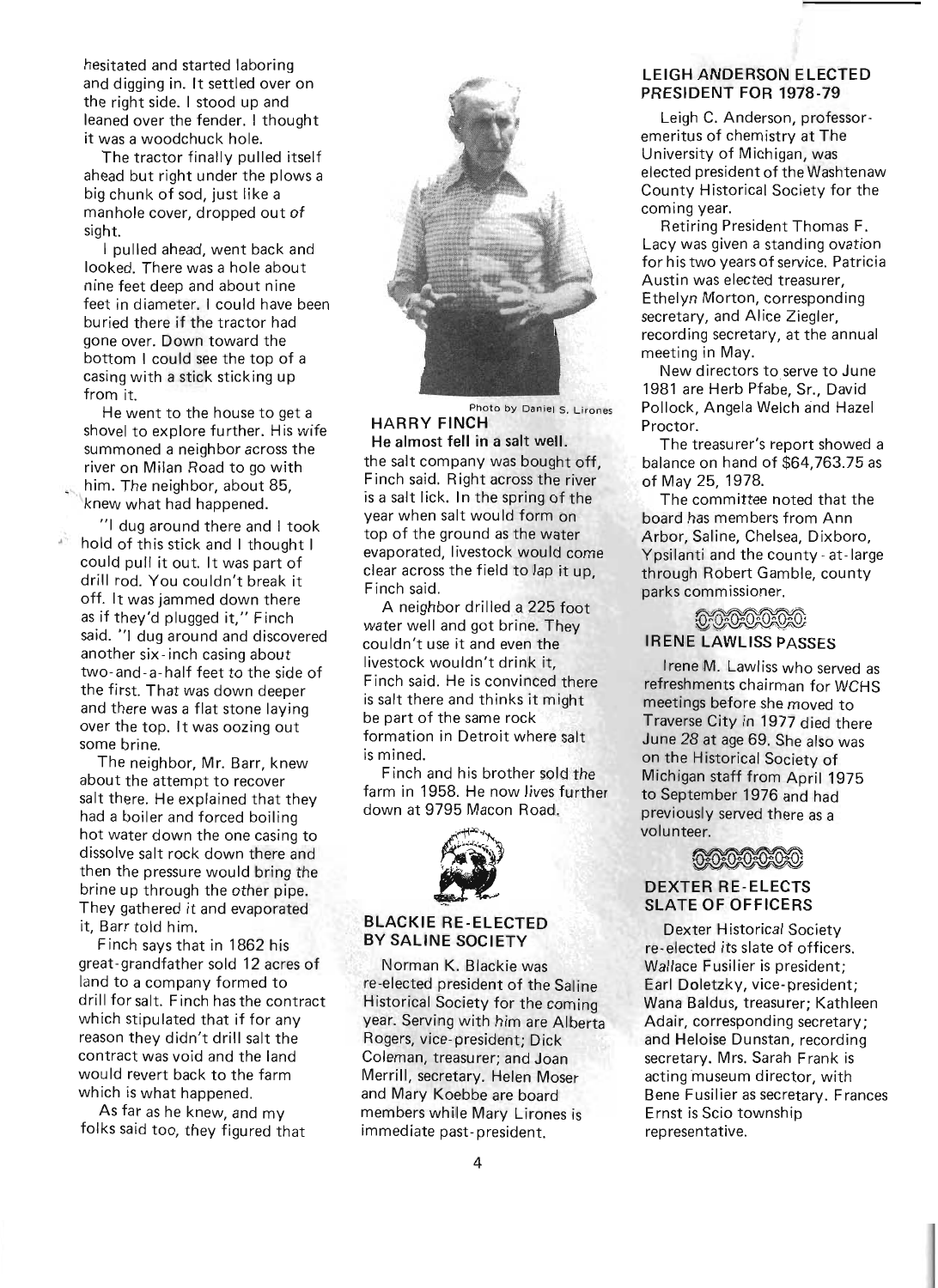### **Precious Relics Shunted About During Long Search For Museum**

Curator Stuart Thayer hopes Orange Risdon's saddlebags will have to be moved only one more time-into a permanent museum.

At the Washtenaw County Historical Society's annual meeting in May he discussed the society's precious collection of early Washtenaw "relics" which have been shunted from one temporary storage place to another during a decades-long search for a museum.

Progress this summer on the Barton Powerhouse project suggest that big move may not be far off. (See museum story, page 1.)

Then the saddlebags Risdon used in 1825 when he surveyed the old Chicago Road (U.S. 12) and founded Saline may at last find a home along with 150-plus years of other memorabilia.

The society, founded in 1857 and reorganized twice, was first interested in publishing, Thayer said. Since he started cataloging artifacts in 1975 he has found no evidence of cataloging before 1929 when Mrs. S. W. Clarkson became the first curator. Howell Taylor was curator in the 1940's and possibly before. He was followed by Linda Eberbach.

The collection was once stored in Bach School during Howell Taylor's time. The school apparently agreed to store it if the children could come and look at it. Taylor apparently spent a lot of time as a museum guide, Thayer said.

One time it was on display in the county building. Then they wanted the space and moved it all to the basement before informing the Society. The collection was in Hank Pool's barn out on Scio Church Road and finally was moved to a University of Michigan owned building at Willow Run Airport. (Other items are stored in the Tuomy house barn, Kempf house, The University of Michigan's Stearns Music Collection and Bentley Historical

Library, safe deposit boxes and a number of private homes.)

Thayer and a cataloger started work on the six rooms at Willow Run on September 1,1975. The heating system broke down and the U·M could not afford to repair it, so they could not work in cold weather. Other suspensions were caused by running out of printed forms and the cataloger leaving. He figured they actually had worked about five months.

Last May Thayer started again with a new cataloger, a U-M librarian. Only the cataloger is being paid, he noted. "Great Lakes Federal was gracious enough to support our printing costs and I won't charge anything for time or travel."

Their system has 15 classifications-clothing, tools, furniture, etc. They make a classification card for each item with its number if it has one. If not, they assign a catchall number, "W-75", meaning it was there when they started in 1975.

From records of other curators he expects to be able to change some numbers back to original ones. "All we have to do is match up the items. If we have a piece of paper that says we have a settee, until I finish I don't know how many settees we have. One paper says, 'This was Mother's.' I have no idea who 'Mother' was. That's



From WCHS Collection

Hat blocking form from days when no lady or gentleman would go without a hat.

the kind of thing we are faced with."

"We keep donor cards to show who gave the articles. It's very important to be able to identify quickly things that were given by a certain person. Otherwise if someone comes in and asks to see the item Aunt Sue gave, it can be a big embarrassment, museum people tell me."

To mark the item, they use a dab of white paint, and mark a number on that with india ink. Everything except clothing is done that way. Tags will have to be sewn on clothes, he said.

There are several important groups of artifacts-those from early settlers, immigrants from Europe, the Civil War, especially the Battle of Lookout Mountain, a good-sized collection of handmade tools and lots of clothes.

Ann Allen's fan which belonged' to one of the two "Anns" for whom Ann Arbor was named, now hangs over in Kempf House, he noted. There are other items from the Risdon family and the Botsford family. One of the latter is a mortar and pestle used to prepare medicine in the Revolutionary War. Another is a candlestick used by Elnathan Botsford "to light his way to bed every night of his life." He settled on what is now the site of Concordia College on Geddes Road.

"I'm happy that at some time in the past their families realized the importance of these people to the community and donated these things."

"We have a very heavy gray linen sack, about the size of a gunny sack, used to carry goods here from Germany," Thayer said. "1 think that's a rare item. I've only seen one or two of those. It has the owner's name stenciled on the town he was from and going to and the ship he was on. We also have trunks, actually wooden boxes, other immigrants used."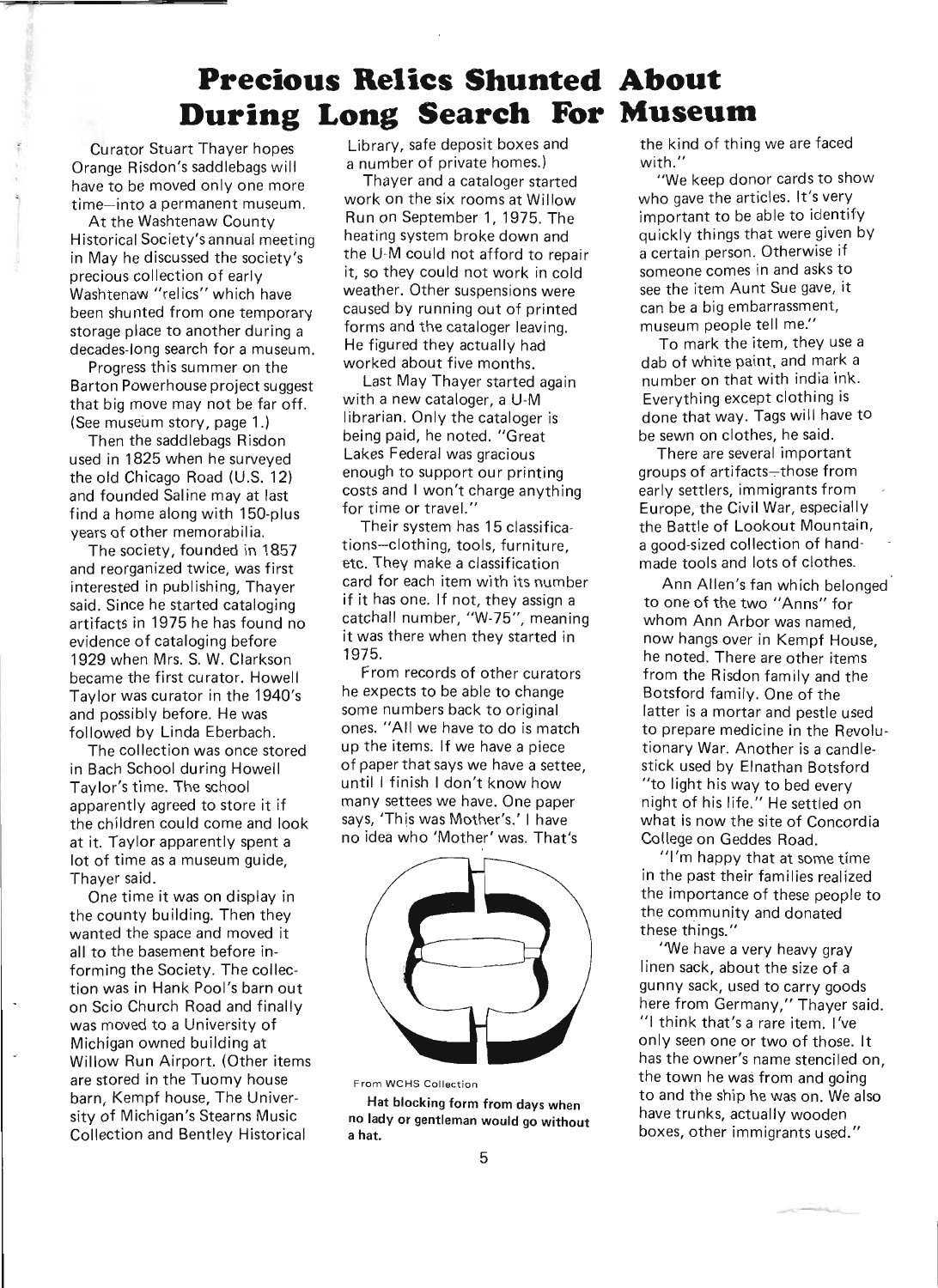The wood and metal tool collection includes hay forks, hay saws, and a handmade yoke for a man to carry water. One company of the 20th Michigan regiment was recruited in Washtenaw County for the Civil War. Some of their heirs including Mrs. Groomes and the Chapin family saved a number of items.

There are lots of special clothesball gowns, wedding gowns, children's clothes, military uniforms and masonic gear. "We could probably clothe a whole platoon of Masons if we had to."

Some of the problems encountered are identification, deterioration, accessions unrelated to Washtenaw County, and access to items. He expects that objects and records can eventually be matched up.

"All our metal is rusted. Mice got in. I didn't find any moth : damage, however."

"One day in 1976, I discovered a radiator had burst in a room at Willow Run and we had about 50 bags of wet clothing. I called Ford Museum at Greenfield Village for advice." Following their instructions, he got them fumigated at Bentley Library, then moved them to Tom Lacy's basement where Cataloger Sue Wayman vacuumed them.

"When we got through, you couldn't tell anything had happened. Fortunately, we only had to throwaway three minor pieces of clothing which were badly decomposed. "

About the only restoration that has been done is a century-old Michigan State Troops flag which was back-to-back with a 3B-star American flag, he said. I have also been given permission to approach someone who can restore our oil paintings, mostly portraits. Some have holes in them, some are only dirty, he added.

Items unrelated to Washtenaw County are another problem. A doctor's wife gave us clothing which belonged to her mother and grandmother who lived in Montgomery, Alabama.

Except tor Margaret Chapin, think probably Howell Taylor gave more than anyone. While his mother and grandmother were from this county, all his male relatives were from Lenawee County. Maybe sometime we can swap with them.

We have a clause in the acknowledgement form when anyone gives us something that we can do anything we want with it. We'll have to have a committee to oversee such decisions.

When he picked up the tool collection from a doctor in Dexter, Thayer said, "I had a pickup truck full, piled way up. I threw a tarpaulin over it. Then she gave me four animal heads-caribou, reindeer, antelope and something else and I put those on top. It was quite a sight going down the expressway.'

The same donor also gave a collection of interesting old bottles for medicine and beer.



From WCHS Collection

Banker's scales-largest circle, about 1-5/16 inch, was for \$20 gold coin, smallest, about 1/2 inch, for \$1.

When we get into the museum, I look for better access to these things. Some persons have volunteered to help but I don't have any place for them to work yet.

He showed several items from the collection. Herbert Bartlett and Dan Lirones identified the first as a hand potato planter. Lirones remembers his father using a similar tool.

A security guard at Willow Run, checking to see what Thayer was doing there, identified another item that puzzled him. "That's a hog scraper," he said (used to scrape hair off hogs when butchering. )

Thayer showed a rich - looking maroon velvet blouse or vest from the Douglas costume collection, "one of the largest collections we have."

Miss Douglas's father on the

U - M faculty from 1844 - 1877 started the medical department and chemistry laboratory, also the Ann Arbor Gas Light Co. and served twice as mayor. Miss Dougals willed the Gothic Revivalstyle family home to the U-M for the use of WCHS but the U-M refused since there was no money to maintain it. It is now the American Baptist Student Center just west of the First Baptist Church.

Other items were a hat stretcher, banker's scales to determine if coins were really gold, and a "chichi," an ornate Chinese figurine supposed to be a household god or guardian. It was brought from China by a missionary whose daughter married a teacher at the old Nutting Academy in Lodi township.

Helen Polhemus, who ran a hat shop here for many years, gave an old brim board for blocking ladies hats and a "fantastic" collection of feathers. Her family also had a livery stable where the old Post Office is.

While most of our military keepsakes consist of swords and uniform jackets, we have a fife used in the Civil War by Michael W. Fitzgerald plus a tintype of him.

"The collection really reflects middle-class or upper middle-class. There is very little to reflect the working man's life," he noted. Many items are expensive items you don't throwaway such as jewelry, opera hats, an ivory fan."

He estimated there are 2,000 to 2,500 items. He had cataloged item number 600 of previously uncataloged items the day he talked.

#### **VIRGINIA LEWIS HEADS SALEM SOCIETY**

Mrs. Virginia Lewis is the new president of the Salem Historical Society. Elsie Manson is vicepresident, Shirley Bolton, secretary, and Annie Wessel, treasurer.

#### **RE: OCTOBER MEETING**

Program plans for the October 26 WCHS meeting were not final at press time.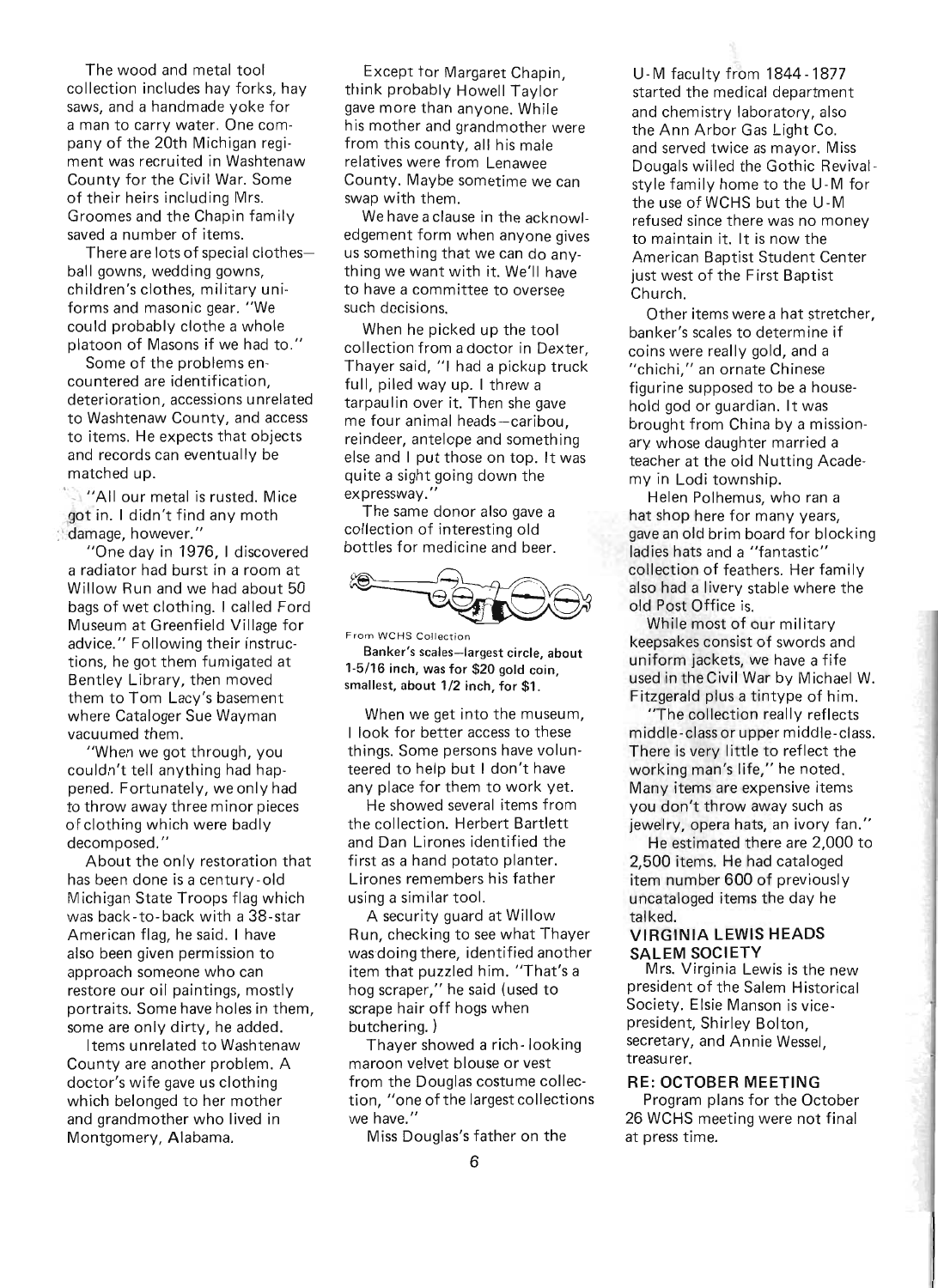#### GREEN THUMBS, GREEN PLANTS, GREENBACKS KATHERINE GROOMES SALE YIELDS \$277

Washtenaw County Historical Society is richer by \$277.75, thanks to many contributors and workers at the annual Katherine Groomes Memorial Plant Sale September 6 and 7 under the portico of Great Lakes Federal Savings.

Mrs. Carol Freeman coordinated the event as chairman. The sale included books and craft items as well as plants.

Businesses contributing were Chelsea Flower Shop, Petal Shop, Louise Flowers, University Flower Shop and Nielsen's. Contributors were Mrs. Russell Bidlack, Mrs. Marion Van Sickle, Mrs. Janet Osler, Mrs. May Werle, Dr. Dell Henry, Dr. Howard Ross, Mrs. Ethelyn Morton, Mrs. Margaret Underwood, Mrs. Edna Koch , J. W. Wilkins, Irene Hayner, Miss Mary Steere, Mrs. Fred Dobson,

> CHAPIN PIANO TOYS BY THOUSANDS, SUMMER HOME ALL BEAR LEIGH ANDERSON TOUCH

Chances are if you call our new WCHS president, Leigh Anderson, he'll answer the phone from his basement woodworking shop.

Woodcraft is almost a full-time hobby with him when he's in town. For a number of years he assisted the late Ashley Clague who made and distributed educational toys and mathematical games to local schools and hospitals as a Kiwanis Club project.

While he estimates Clague made tens of thousands of toys and games, many in plastic, he himself has made thousands of wooden ones. He is continuing the project on a limited scale.

He has also made a number of tables, trivets, trays, etc., for their home in Ann Arbor as well as a lot of construction and finishing work on their summer home, DuneHouse (sic), on the Leelanau Peninsula overlooking Lake Michigan.

Another very time-consuming project to which he gave his time was the repair and restoration of

Mrs. Reena Cranor, Mrs. Frances Gamble, Norma Green, Miss Florence Haas, Mrs. Marge Mundus, Miss Frances Ticknor, Mrs. Edmond Devine, Tom Lacy, Mrs. William Keppler, Miss Lois Nowland, Miss Ella McNeill, Mrs. Lois Foyle, George and Mary Campbell, Mrs. Helen Begole, Mrs. Grace Parker, Mrs. Rose Begole, Mrs. Doris Konarske, and Alice Ziegler.

Sale helpers were Dr. Edith Pelz, Mrs. Morton, Mrs. Gamble, Mrs. Hazel Proctor, Mrs. Lois Sutherland, Mrs. Koch, Mrs. Cranor, Mrs. Fovle, Mrs. Marion Davis, Harold Jones, Mr. Campbell, Mrs. Dorothy Purdy, Mrs. Janet Rocco, Glen Freeman and Mrs. Ziegler.

Apologies and special thanks to anyone unintentionally omitted from this list.

the Chapin piano cabinet or case. Ann Arbor's first piano, it was brought here by oxcart in 1827.

When it was removed from the Stearns Collection in the fall of 1973, it was almost a "basket case." Time and atmospheric conditions had played havoc with both case and mechanism. While Prof. Kurt Pickut restored the mechanism, Professor Anderson repaired the case and restored its mahogany luster.

The results were unveiled at the December 1974 meeting. It was played again in April for the society.

Professor- Emeritus Anderson was chairman of the University of Michigan chemistry department from 1948 to 1967. A native of Muskegon, he graduated from the U-M with a B.S. degree in chemistry in 1921 and a Ph.D. degree in 1924.

He has written a history of Fraternity Masonic Lodge here and recently finished a history of the road their summer house is on with his wife Alloa.

#### GLFS DONATES SPACE FOR ART FAIR USE; WCHS NETS \$1,010

Thanks to the generosity of Great Lakes Federal Savings in donating use of their space during the Art Fair July 19-22, WCHS added \$1,010 to its coffers, and increased public awareness of its activities.

Space under the portico of the main office on Liberty Street was divided into booths and rented to artists. After business hours, WCHS rented parking spaces in the parking lot to fairgoers.

WCHS also made use of one of the booths in front to exhibit the museum model, solicit donations and memberships and sell picture history books of local communities, also donated by GLFS.

The donation was arranged by Hazel Proctor, vice- president for advertising and public relations,' who is also WCHS museum committee chairman. Robert Gamble, Dr. William Bender and Lois Foyle of the WCHS board shared responsibilities for the project.

Many thanks are due all those who manned the WCHS booth, Mrs. Foyle said. Since they also were among those who helped with the plant sale their names are listed there. Special thanks to David Braun who helped erect the display of old pictures and get them out and in each night and morning of the fair, she added, and to Wystan Stevens who set up a slide presentation on an automatic viewing machine. Both picture displays attracted considerable interest, she noted.

Thanks also to those who assisted with parking-Sam Breck, Dan Lirones, Herb Pfabe, Sr., Dave Pollock, John Proctor and Sam Sturgis.

#### NEW MEMBERS ADDED

Membership Chairman Angela Welch reports 83 new members have been signed up since January, including seven life members as a result of her special mailings.